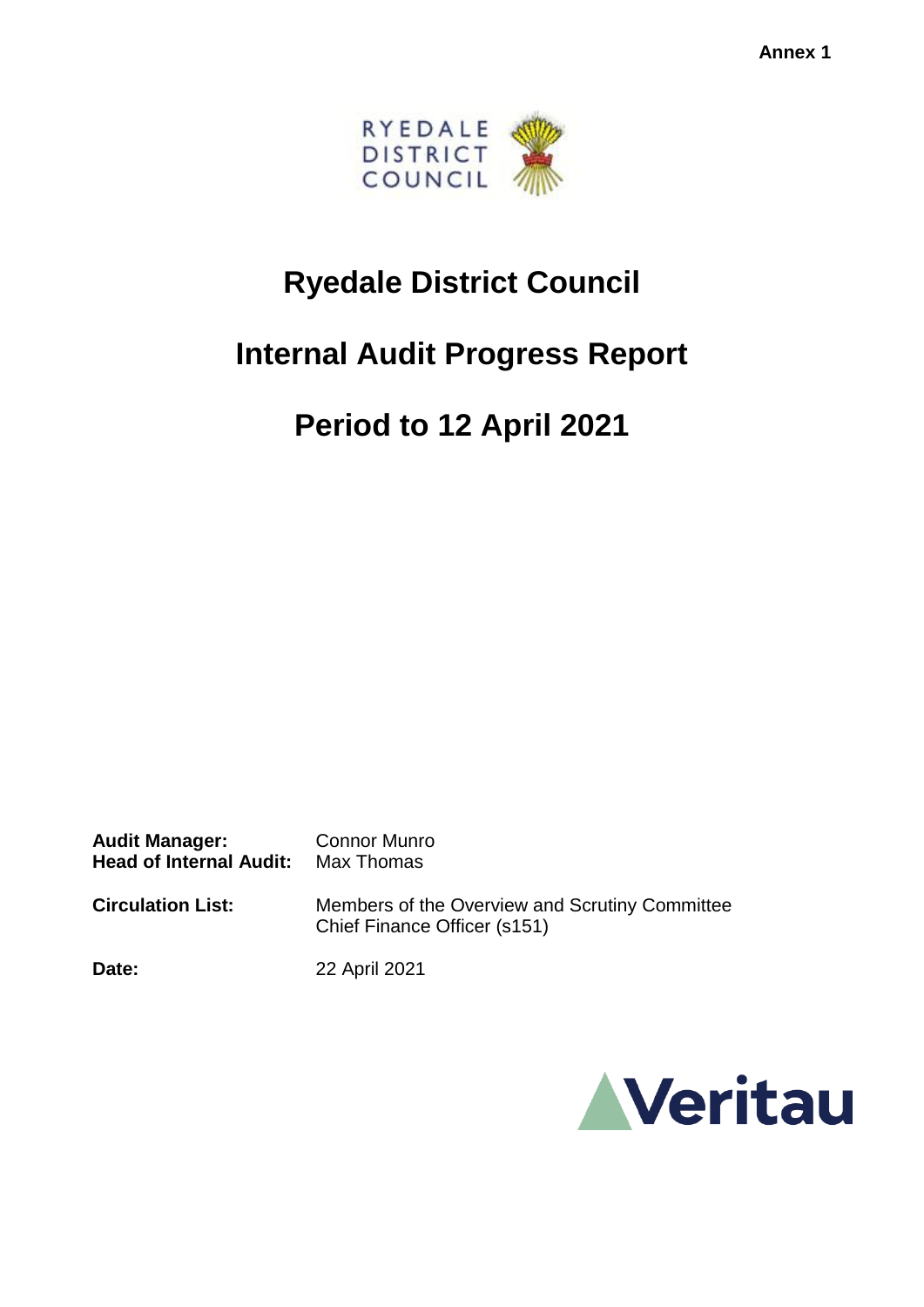### **Background**

- 1 The work of internal audit is governed by the Accounts and Audit Regulations 2015 and the Public Sector Internal Audit Standards (PSIAS). In accordance with the PSIAS, the Head of Internal Audit is required to report progress against the internal audit plan agreed by the Overview and Scrutiny Committee and to identify any emerging issues which need to be brought to the attention of the Committee.
- 2 Members of the Committee approved the internal audit work programme for 2020/21 at their meeting on the 22 October 2020. As the Committee is aware, commencement of 2020/21 internal audit work was significantly delayed due to the need for the Council to prioritise its response to the coronavirus pandemic. Routine work was suspended during the initial national lockdown, with audit resource diverted to providing guidance on fraud risks and supplier relief, and other ad-hoc support and advice. Audit work has restarted in areas less directly involved in response and recovery efforts.
- 3 This is the second internal audit progress report to be received by the Overview and Scrutiny Committee covering 2020/21 and summarises the progress made to date in delivering the agreed programme of work.

### **Internal audit work completed**

- 4 Since the last Committee meeting in January 21 a further three audits have commenced and now all work to be delivered as part of the 2020/21 work programme is underway.
- 5 In the last report to this Committee we advised that two audits (ICT and Environmental Health) had been deferred to 2021/22. The report updated the Committee on the difficulties that the Council has been experiencing in prioritising the work of internal due to coronavirus response and recovery efforts. These same difficulties, which have continued during 2021, have meant that a further three audits have been deferred to 2021/22, as follows.
	- 1. **Health and Safety**: it was agreed with senior management that the audit be rescheduled for 2021/22 when there is likely to be more capacity within the Council to support an audit in this area and so that it can provide assurance on arrangements following an eventual return to the office.
	- 2. **Information Governance**: the vast majority of staff have been working remotely and, through the year, the Government's guidance has remained to work from home wherever possible. In light of this, it was agreed with senior management that the audit be rescheduled to 2021/22 when it is more appropriate to perform an audit of physical information security arrangements.
	- 3. **Debtors**: we were advised by Resources when scoping main financial system audits that the level of sundry debt is low and that collection activity has also been low. Other main financial system audits (main accounting system, creditors and payroll) were therefore prioritised for review in 2020/21. Debt collection and enforcement, taking a wider view of the Council's receivables and the impact of Covid-19 on these, is a priority area for inclusion in the 2021/22 work programme.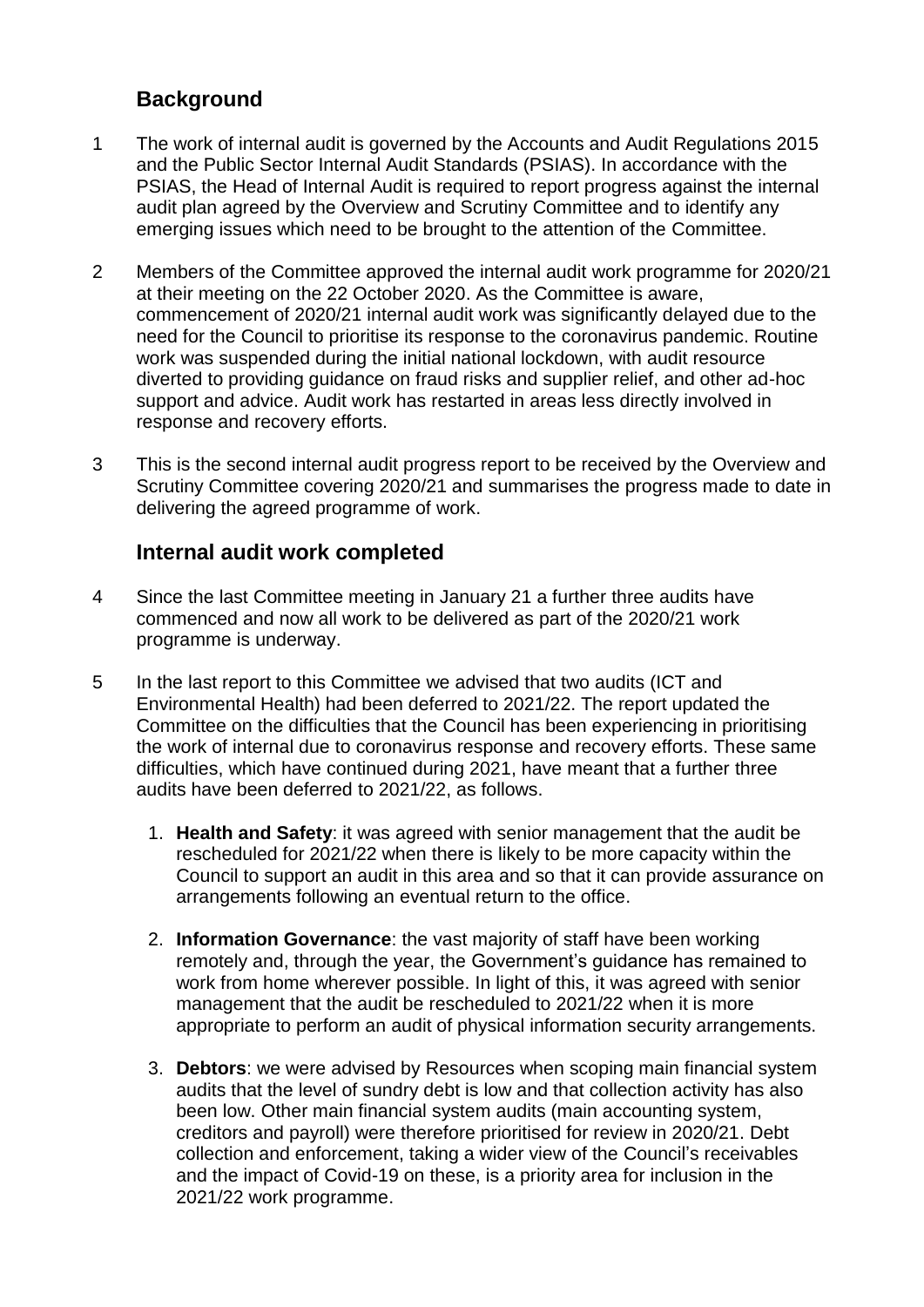- 6 While these audits are currently classed as deferred, the need for their inclusion will be reassessed as part of preparing the 2021/22 work programme.
- 7 Days from deferred audits have been used during 2020/21 to fund the work of internal audit in delivering the business grant scheme post payment assurance work alongside Veritau's counter fraud team and to also allow additional work to be undertaken on a small number of key audits in the plan, for example on Waste & Street Scene and Creditors. In addition, we have been providing support and advice to the Council's Change Advisory Board and other stakeholders in the redesign of the lettings management system.
- 8 Good progress has been made with our work supporting the continued development of the Council's risk management framework. A refreshed risk management guidance document has been prepared in consultation with the Governance team and is currently under review by Strategic Management Board before being launched. Further work will seek to embed risk management at the service level through delivery of training on fundamental concepts, review of existing service risk registers, and facilitation of risk identification workshops where required.
- 9 We currently have no matters to report as a result of our follow-up work.
- 10 As has been reported to this Committee previously, Strategic Management Board recognise that, given the response to the coronavirus and recovery efforts and the consequent impact on availability of staff, timelines for completion of audit work have slipped. Therefore, we will continue to finalise remaining audit work in the early part of 2021/22.
- 11 Strategic Management Board also recognise that we will need to reflect the reduction in the scope and volume of assurance work completed in 2020/21 in our annual opinion. The extent of this limitation is still being determined and will depend on the amount of 2020/21 work that is able to be concluded prior to taking the Head of Internal Audit annual report to the 28 July meeting of this Committee; and on assurances we are able to obtain from other sources.
- 12 Further information on the progress in delivering the 2020/21 work programme is included in appendix A.